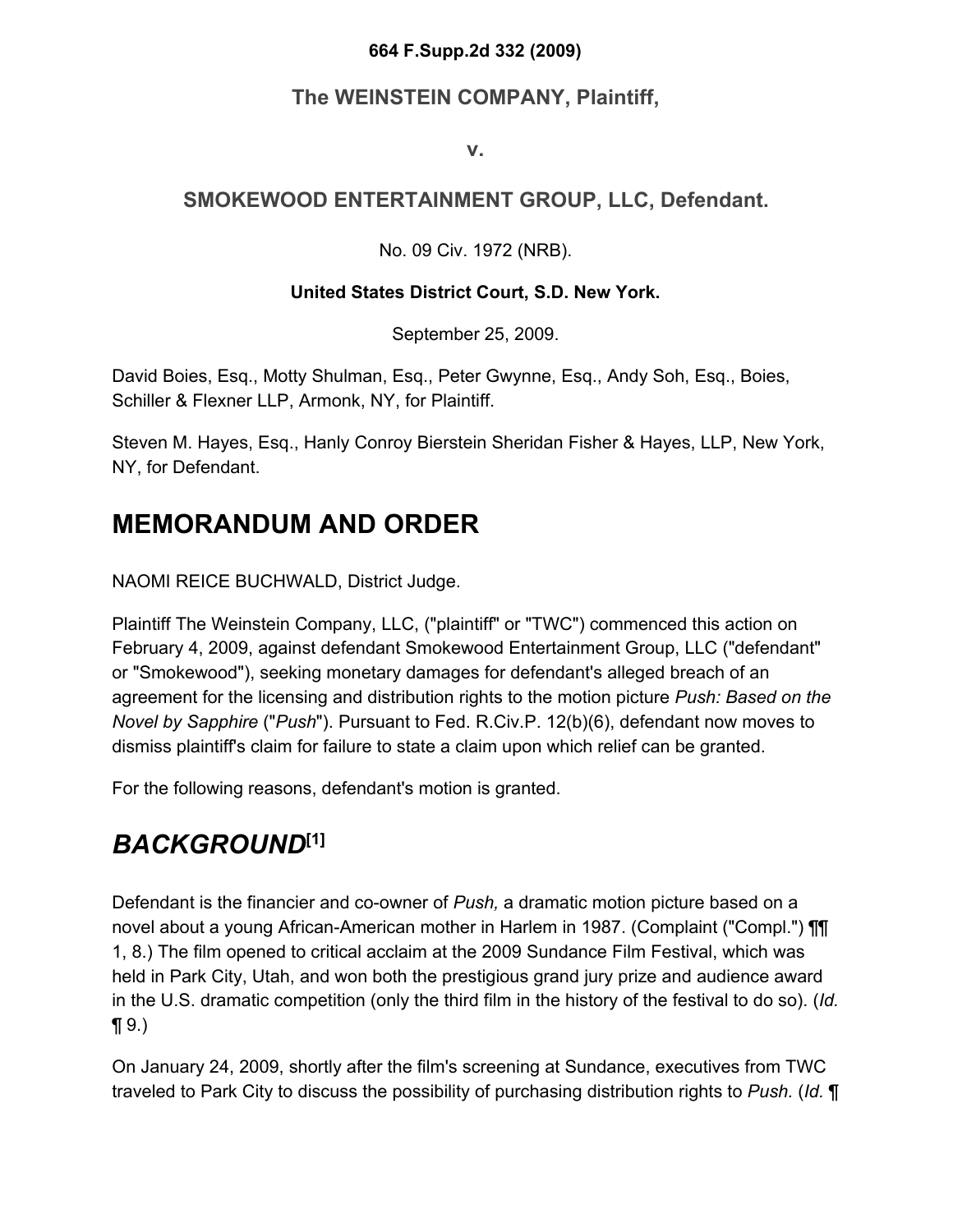11.) Cinetic Media, Inc., John Sloss, and Bart Walker acted as agents of Smokewood during the course of these negotiations. (*Id.* ¶¶ 5, 12.)

According to the Complaint, Cinetic offered TWC the licensing and distribution rights to *Push* on January 27, 2009, contingent upon TWC's acceptance of "a series of specific terms and demands." (*Id.* ¶ 13.) Those terms included a minimum fee payable on a fixed schedule, a distribution fee that varied by territory, bonuses for box office performance and awards, and the preservation of editing rights. (*Id.* ¶ 14.) Later that day, TWC accepted the offer and agreed to all of the terms and demands put forward by Cinetic, which in turn promised to provide TWC with a written agreement memorializing the terms of the deal. (*Id.* ¶ 15.) TWC promised to execute and return the written agreement. (*Id.*)

On the evening of January 27th, representatives for the parties engaged in an e-mail exchange that is at the center of the dispute before the Court. At 6:29 p.m., David Glasser of TWC sent a message to Sloss and Walker purporting to confirm a deal reached by the parties:

Dear John and Bart:

I am pleased to confirm on behalf of the Weinstein Company LLC that we have accepted the terms of your last proposal made by you during our breakfast meeting this morning and our subsequent telephone conversation with respect to the acquisition of the exclusive worldwide distribution rights in and to the feature film presently entitled "Push": based on a novel by Saphire" [sic]. Our attorneys are drafting a customary deal memorandum consistent with the terms we agreed upon and will be forwarding to you shortly.

We are pleased to have concluded this deal, as it has been an incredible journey to get here and appreciate all your efforts.

(Pl.'s Mem., Shulman Decl. Ex. A at 2.) Eight minutes later, Walker responded as follows to Glasser's e-mail:

Gentlemen-Since our last conversation, I have been on a call with the producers and financiers explaining every sentence. I will call you after. Not being at the breakfast, I don't know exactly what was discussed there, but am relaying the contents of our conversation this afternoon. Will call asap. Best, bw

(*Id.*) At 7:05 p.m., Glasser followed up with another message, once again purporting to confirm a deal:

Bart:

Thank you for all your hard work on this title. I just got off the phone with Harvey [Weinstein] and I am glad to confirm that we have a deal. Additionally, we will work with you to accommodate your additional needs (i.e. Elephant Eye).<sup>[2]</sup>-Best regards,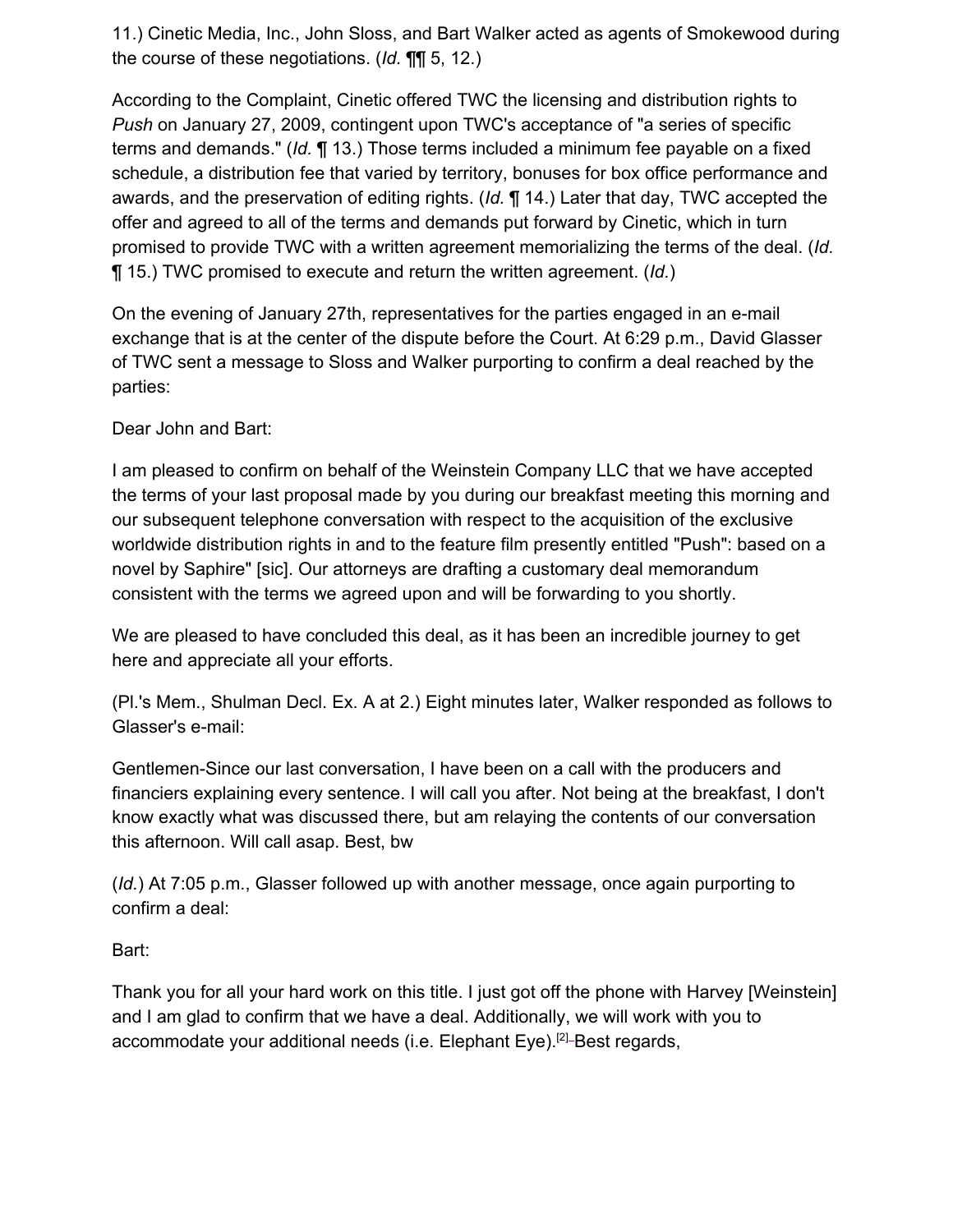(*Id.* at 1.) And in what was apparently the last written communication between TWC and Cinetic that evening, Walker responded with the following message at 7:12 p.m.:

Guys, I'm explaining every detail to the producers and financiers and taking comments and will call you when this conversation is over. Best, bw

(*Id.*)

Approximately seven hours later, at 2:04 a.m. on January 28, 2009, Glasser wrote to Cinetic to inquire about the status of the written documentation for the deal. Glasser stated that "[e]arlier today, we accepted all of the terms and conditions of your offer, thereby closing a deal to acquire the rights to the film entitled `Push'." (Pl.'s Mem., Shulman Decl. Ex. C at 1.) According to Glasser, TWC had agreed to offer its "assistance" with a "problem" that Smokewood had with Elephant Eye, but Glasser claimed that did not "in any way affect[] the existence of the deal we closed." (*Id.*) Glasser closed by stating that TWC had been "awaiting the written documentation of our deal" and that TWC "fully intend[ed] to enforce the deal ... with or without written documentation." (*Id.*)

After a follow-up from Glasser (in which he again maintained that TWC would take "whatever action is necessary" to enforce the deal), Sloss and Walker responded at 4:42 a.m. (*Id.* at 2.) They wrote that there had "been no agreement reached" and claimed that there were several "[e]ssential points [that] had not and have not been agreed, including, without limitation, the division of profits between Weinstein and our client, and whether or not rights in the international territories could be granted." (Id.)<sup>[3]</sup> Sloss and Walker asserted that "all points under discussion with Weinstein were subject to explanation to and review by our clients and their counsel." (*Id.*) At 4:50 a.m., Glasser replied that Sloss and Walker's e-mail "constitute[d] a repudiation of the agreement which we definitely did reach." (*Id.* at 3.)

On February 2, 2009, Smokewood, Cinetic, and Lions Gate Entertainment Corp. ("Lionsgate") announced a deal under which Lionsgate was granted the distribution rights to *Push.* (Compl.¶ 22.) TWC now alleges that Smokewood, by entering into the deal with Lionsgate, breached a contract between the parties that was reached on January 27th.

# *DISCUSSION*

# **I. Standard for Motion to Dismiss**

When deciding a motion to dismiss pursuant to Fed.R.Civ.P. 12(b)(6), the Court must accept as true all well-pleaded facts alleged in the complaint and draw all reasonable inferences in plaintiff's favor. *Kassner v. 2nd Ave. Delicatessen, Inc.,* 496 F.3d 229, 237 (2d Cir.2007). A complaint must include "enough facts to state a claim for relief that is plausible on its face." *Bell Atlantic Corp. v. Twombly,* 550 U.S. 544, 570, 127 S.Ct. 1955, 167 L.Ed.2d 929 (2007). A motion to dismiss may be granted only where "it appears beyond doubt that the plaintiff can prove no set of facts in support of his claim which would entitle him to relief."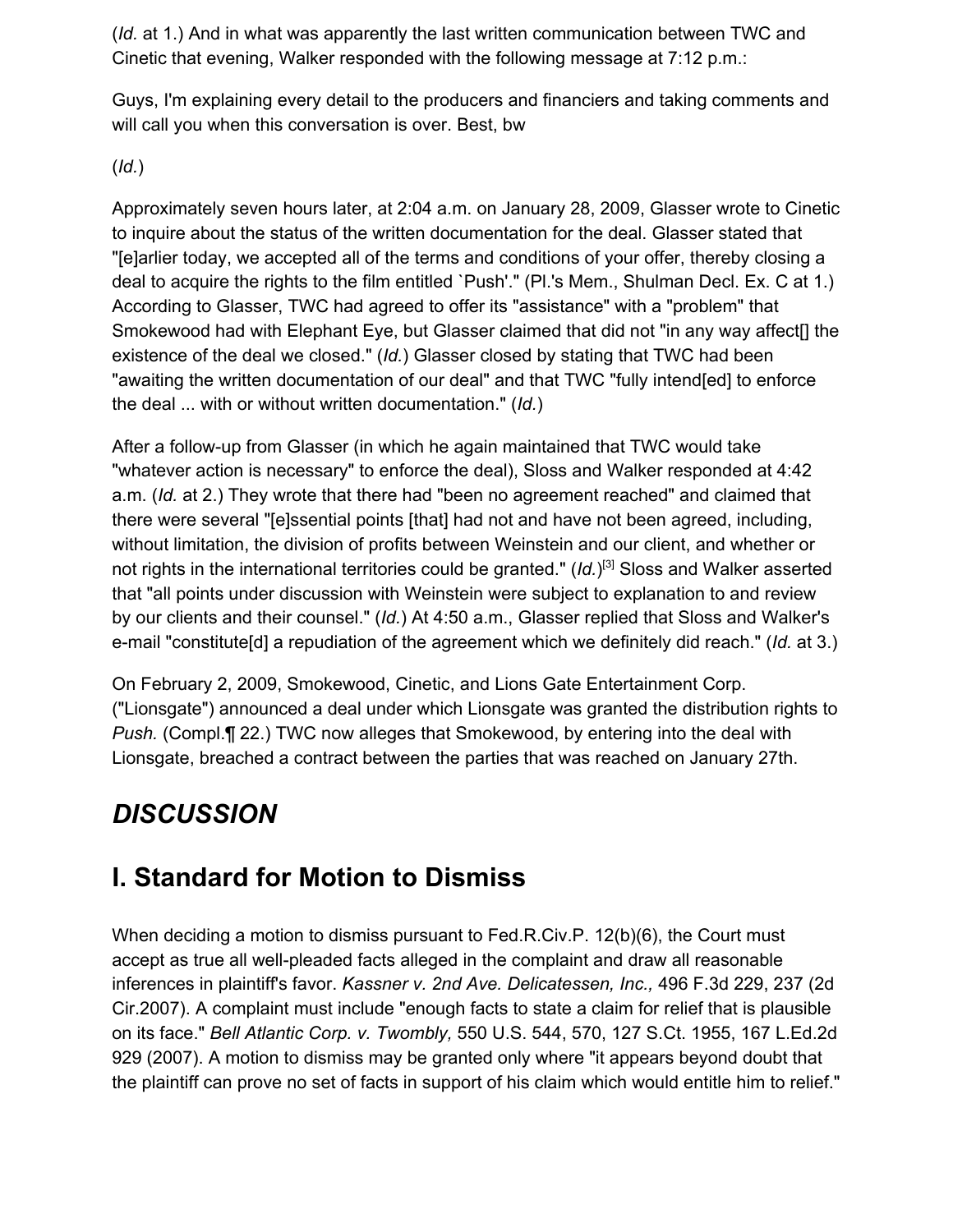*Still v. DeBuono,* 101 F.3d 888, 891 (2d Cir.1996) (quoting *Conley v. Gibson,* 355 U.S. 41, 45-46, 78 S.Ct. 99, 2 L.Ed.2d 80 (1957)).

Nevertheless, "the tenet that a court must accept as true all of the allegations contained in a complaint is inapplicable to legal conclusions." *Ashcroft v. Iqbal,* \_\_\_ U.S. \_\_\_, 129 S.Ct. 1937, 1949, 173 L.Ed.2d 868 (2009). "While legal conclusions can provide the framework for a complaint, they must be supported by factual allegations." *Id.* at 1950.

In deciding a motion to dismiss, the Court may consider exhibits to the complaint and documents incorporated into the complaint by reference. *Police and Fire Ret. Sys. of Detroit v. Safenet, Inc.,* 645 F.Supp.2d 210, 224 (S.D.N.Y.2009) (citing *In re Gildan Activewear, Inc. Sec. Litig.,* 636 F.Supp.2d 261, 268 n. 3 (S.D.N.Y. 2009)).

#### **II. Plaintiff's Theories of Liability**

Although plaintiff's Complaint identifies just one cause of action for breach of contract, plaintiff's Opposition to Defendant's Motion to Dismiss proffers three separate theories of contract liability: (1) that plaintiff acquired an exclusive license to distribute *Push* (orally and/or through the January 27th e-mail exchange); (2) that, even if there was no exclusive license, plaintiff nevertheless acquired an implied non exclusive license to distribute *Push;* and (3) that even in the absence of a valid license, defendant breached a binding preliminary commitment to negotiate in good faith with plaintiff over the licensing and distribution rights to the film.

The Court addresses each theory in turn and concludes that, under any of the theories advanced, plaintiff's claim for breach of contract must be dismissed.

## **A. Breach of an Exclusive License for** *Push*

Plaintiff's principal theory of liability is that it acquired an exclusive license to distribute *Push,* the terms of which were violated when defendant subsequently closed its deal with Lionsgate.

Under the Copyright Act, the transfer of an exclusive license, including a license for distribution of a copyrighted work, must be effected through a signed writing from the copyright owner or its agent. The Copyright Act grants copyright owners a number of so-called "exclusive rights," including the right to distribute the work "to the public by sale or other transfer of ownership." 17 U.S.C. § 106(3). A "transfer of copyright ownership" is defined as "an assignment, exclusive license, or any other conveyance ... of a copyright or of any of the exclusive rights comprised in a copyright." *Id.* § 101. A transfer of copyright ownership, however, "is not valid unless an instrument of conveyance, or a note or memorandum of the transfer, is in writing and signed by the owner of the rights conveyed or such owner's duly authorized agent." *Id.* § 204(a).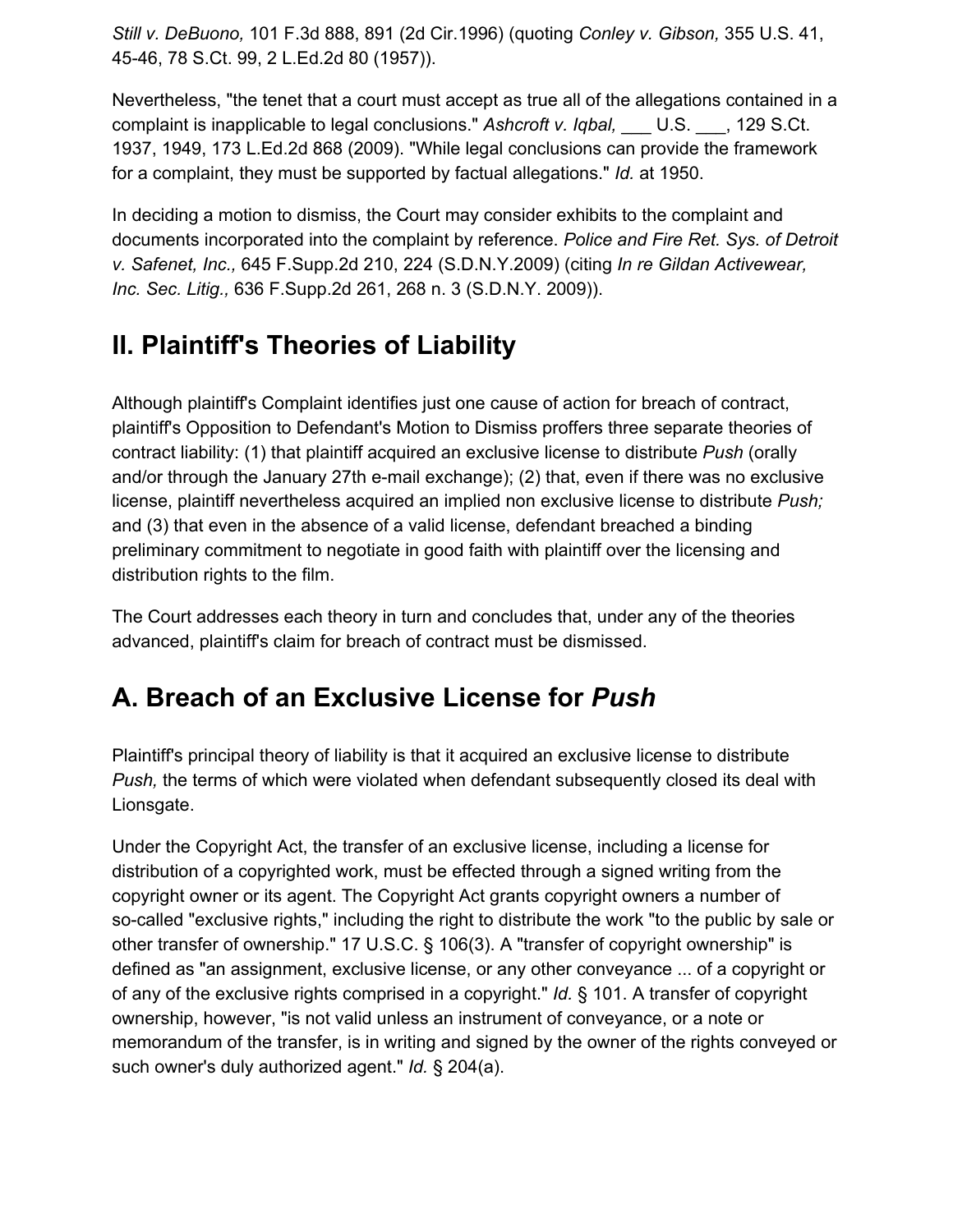Defendant argues that there is no signed writing that satisfies § 204(a) and that defendant therefore never granted plaintiff an exclusive license to distribute *Push.* Read liberally, and in conjunction with plaintiff's opposition papers, the Complaint suggests two different avenues by which TWC may have acquired an exclusive license. First, plaintiff contends that the license was acquired orally, through negotiations between the parties. Second, plaintiff contends that the license was granted by defendant through the January 27th e-mail exchange.

## **1. Oral Agreement to License** *Push*

Notably, the Complaint does not allege a written, legally binding agreement for the licensing and distribution rights to *Push.* Rather, the Complaint alleges that there were negotiations between January 24, 2009 and January 27, 2009, resulting in an agreement that was never finalized in writing.

Indeed, plaintiff's Complaint focuses on the *absence* of a written agreement as grounds for its claim for breach of contract. Plaintiff alleges, for instance, that prior to the January 27th e-mail exchange, Cinetic "promised TWC that they would immediately provide TWC with a written licensing and distribution agreement" and that "TWC promised to immediately execute and return such written licensing and distribution agreement." (Compl.¶ 15.) The Complaint goes on to allege that Walker's responses to Glasser's e-mails on January 27th led plaintiff to believe that it would soon receive "immediate written documentation of the deal" but that "no written documentation of the Agreement was ever provided to TWC, on January 27, 2009 or thereafter." (*Id.* ¶ 19.)

These allegations are consistent with the January 27th e-mails. Writing on behalf of TWC, Glasser's e-mail of 6:29 p.m. states that TWC's "attorneys are drafting a customary deal memorandum with the terms we agreed upon." (Pl.'s Mem., Shulman Decl. Ex. A at 2.) The Complaint does not even allege, however, that TWC itself ever committed the agreement to writing. Later that night, Glasser complained that TWC had been "awaiting the written documentation of our deal" and could not "understand why that documentation has been delayed." (Pl.'s Mem., Shulman Decl. Ex. C at 1.)

To the extent that plaintiff alleges a purely oral agreement for the exclusive licensing and distribution rights to *Push,* that claim clearly fails as a matter of law. Prior to 1978, exclusive licenses could be granted orally or by conduct. *See Eden Toys, Inc. v. Florelee Undergarment Co.,* 697 F.2d 27, 36 (2d Cir.1982); 3 Melville B. Nimmer & David Nimmer, *Nimmer on Copyright* § 10.03[B][1] (2009). That changed, however, upon the enactment of § 204(a) of the Copyright Act. Today, a legally valid transfer of copyright ownership can occur only "by operation of law" or through "an instrument of conveyance, or a note or memorandum of the transfer, [which] is *in writing* and signed by the owner of the rights conveyed or such owner's duly authorized agent." 17 U.S.C. § 204(a) (emphasis added).

Consistent with this clear statutory directive, courts in this Circuit have repeatedly held that a signed writing is required to effectuate a transfer of copyright ownership. *See, e.g., Time,*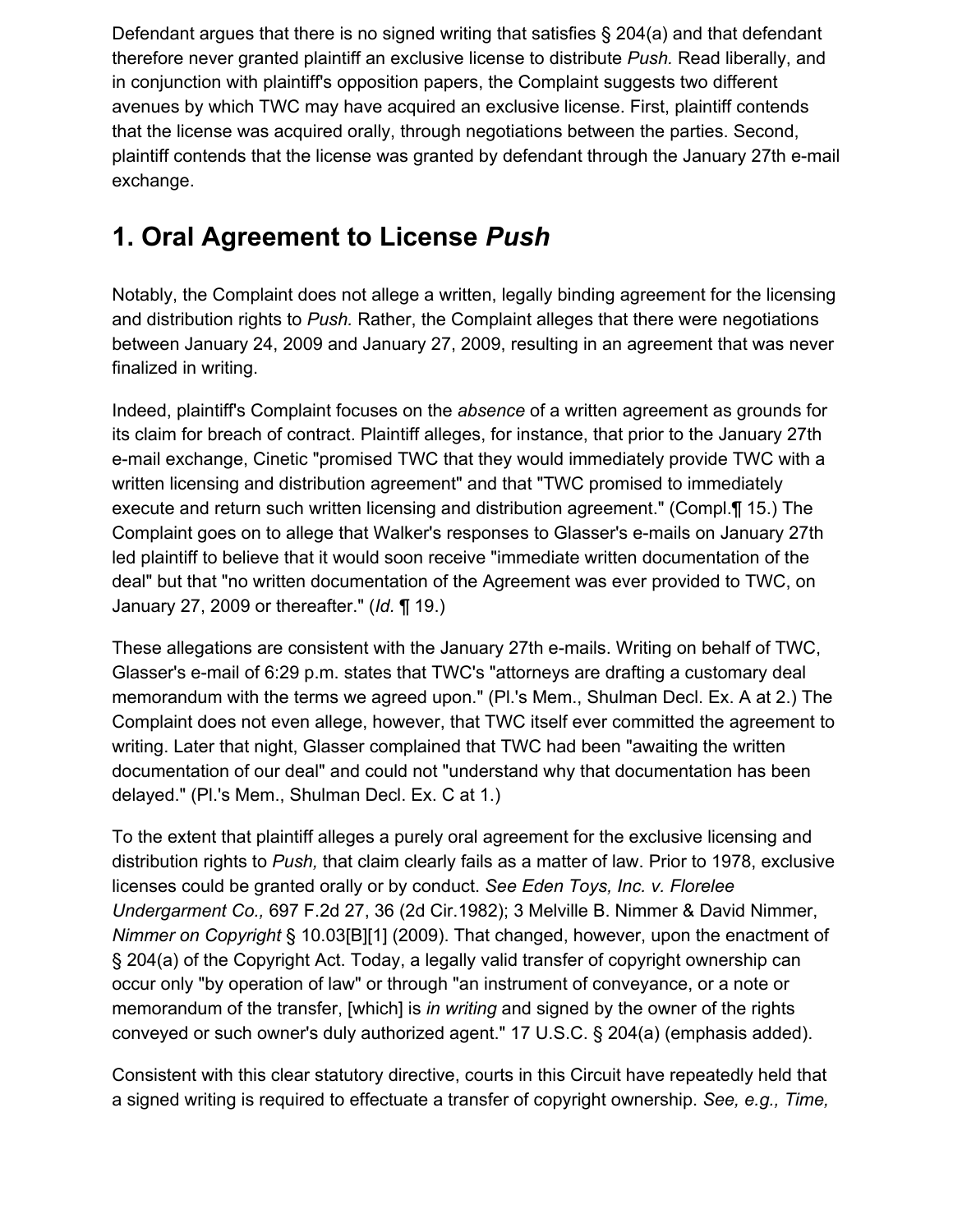*Inc. v. Kastner,* 972 F.Supp. 236, 238 (S.D.N.Y.1997); *Techniques, Inc. v. Rohn,* 592 F.Supp. 1195, 1197 (S.D.N.Y.1984). Thus, any claim on the part of TWC that it acquired an exclusive license without a legally sufficient writing (of some sort) is irretrievably flawed as a matter of law and, accordingly, dismissed.<sup>[4]</sup>

# **2. Written Agreement to License** *Push*

Plaintiff's Opposition to Defendant's Motion to Dismiss advances a more plausible legal argument, one that better accords with the signed writing requirement of  $\S 204(a)$ . According to plaintiff, there is, in fact, a sufficient writing under § 204(a), namely, the January 27th e-mail exchange between the parties.

A writing "evidencing the transfer [of copyright ownership] need not be lengthy or detailed, but it must evidence the transfer with reasonable clarity." *Rico Records Distribs. v. Ithier,* No. 04 Civ. 9782(JSR), 2006 WL 846488, at \*1 (S.D.N.Y. Mar. 30, 2006) (internal citations omitted); *accord Papa's-June Music, Inc. v. McLean,* 921 F.Supp. 1154, 1159 (S.D.N.Y.1996). The writing requirement "is not unduly burdensome; it necessitates neither protracted negotiations nor substantial expense." *Effects Assocs., Inc. v. Cohen,* 908 F.2d 555, 557 (9th Cir.1990), *cert. denied,* 498 U.S. 1103, 111 S.Ct. 1003, 112 L.Ed.2d 1086 (1991). "The rule is really quite simple: If the copyright holder agrees to transfer ownership to another party, that party must get the copyright holder to sign a piece of paper saying so." *Id.*

As the Ninth Circuit has explained, there are substantial policy concerns that underlie the signed writing requirement:

Common sense tells us that agreements should routinely be put in writing. This simple practice prevents misunderstandings by spelling out the terms of a deal in black and white, forces parties to clarify their thinking and consider problems that could potentially arise, and encourages them to take their promises seriously because it's harder to backtrack on a written contract than on an oral one. Copyright law dovetails nicely with common sense by requiring that a transfer of copyright ownership be in writing. Section 204 ensures that the creator of a work will not give away his copyright inadvertently and forces a party who wants to use the copyrighted work to negotiate with the creator to determine precisely what rights are being transferred and at what price. Most importantly, section 204 enhances predictability and certainty of copyright ownership — Congress' paramount goal when it revised the Act in 1976. Rather than look to the courts every time they disagree as to whether a particular use of the work violates their mutual understanding, parties need only look to the writing that sets out their respective rights.

*Id.* It is for these reasons that the intention of a copyright owner seeking to transfer an ownership interest must be clear and unequivocal.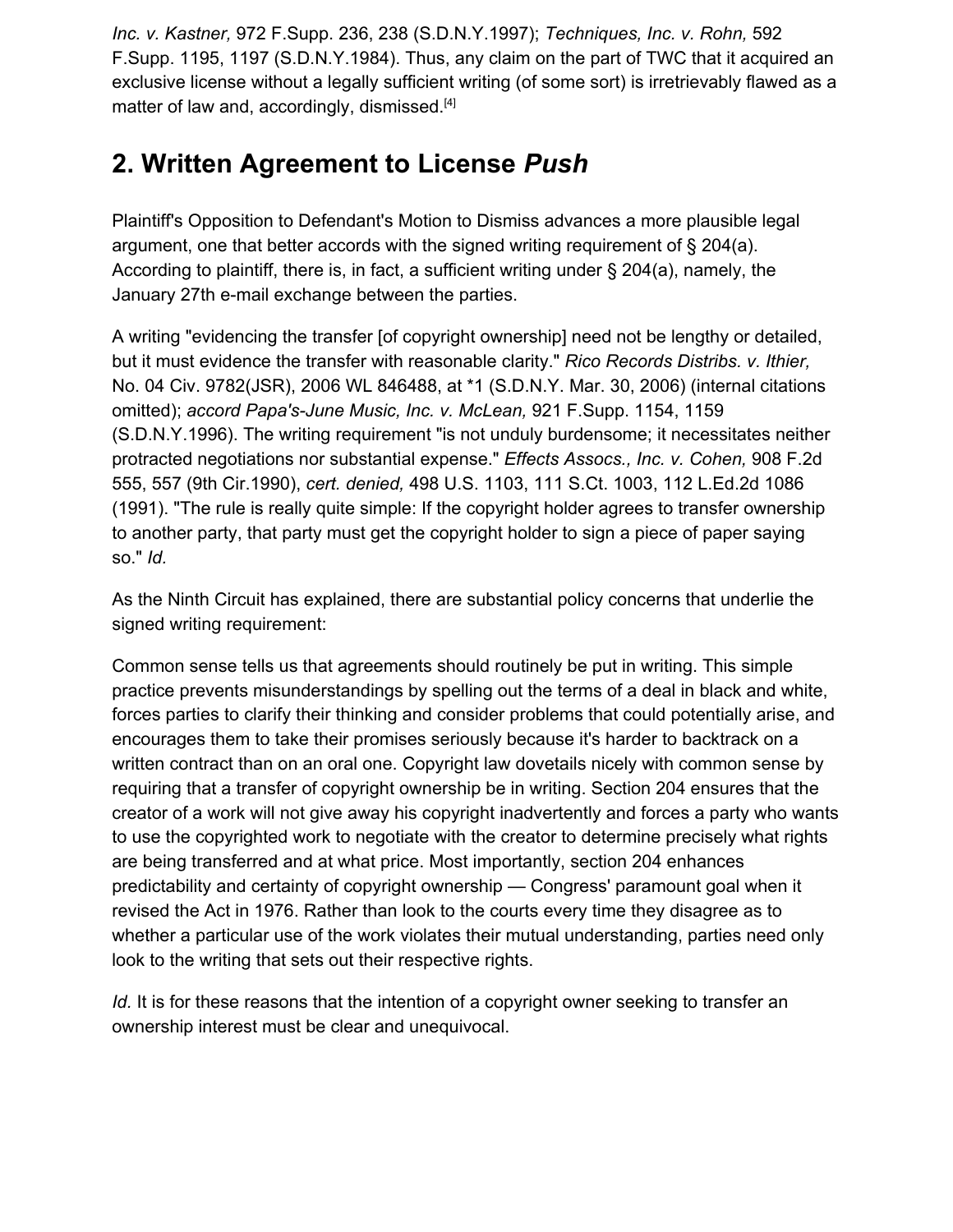In this case, plaintiff has failed to allege the existence of a writing that satisfies the requirements of § 204(a).

Neither of the e-mails sent by Walker on the evening of January 27th demonstrates a clear statement of intent to transfer an exclusive right in *Push.* Rather, it is the *plaintiff* whose e-mails demonstrate an unambiguous desire to enter into the deal. By contrast, Walker's responses on behalf of defendant contain nothing like the affirmative and unambiguous statement that § 204(a) requires from a copyright owner. After Glasser's first e-mail of the evening, in which he purported to confirm a deal, Walker merely stated that he would be talking with the producers and financiers of the film and would call afterwards. When Glasser followed up shortly afterward, once again purporting to confirm a deal, Walker provided a response that was as noncommittal as his previous message.[5]

Plaintiff focuses on the e-mails from Glasser, one of its own principals in the negotiations, who demonstrated a clear intention to acquire the exclusive worldwide distribution rights to *Push.* But this inverts the proper legal analysis. On plaintiff's theory, because Glasser's e-mails were clear and evinced an unambiguous desire to finalize a deal, it was up to defendant to affirmatively reject Glasser's overtures. This is precisely contrary to the way copyright law allocates the obligations among parties to a transfer of copyright ownership. If a copyright owner's intention in writing is unclear — even deliberately so — there is no legally valid transfer.

Plaintiff argues that when Walker signed his e-mails "Best, bw," this "recorded his agreement with Glasser's assertion that TWC had entered into a valid agreement for exclusive distribution rights to Push." (Pl.'s Mem. at 7.) This argument — that because Walker ended his e-mails with a friendly and widely-used valediction, he therefore endorsed the contents of Glasser's e-mails — is absurd on its face and inadvertently underscores the difficulty of discerning any intention on the part of defendant to grant TWC a license.

Plaintiff relies for its analysis on two cases — *Rico Records* and *Johnson v. Tuff-n-Rumble Management, Inc.,* No. Civ. A. 99-1374, 2000 WL 1145748 (E.D.La. Aug. 14, 2000) — in which courts held that check endorsements could constitute a signed writing for the purposes of § 204(a) when analyzed in conjunction with parol evidence. As an initial matter, plaintiff misses a key difference between this case and both *Rico Records* and *Johnson* by overlooking the significance of a check endorsement: the very act of accepting payment from an alleged licensee can corroborate a copyright owner's intention to transfer its rights. This is rather different from a "signed endorsement," as plaintiff puts it (Pl.'s Mem. at 8), of an e-mail from a would-be licensee.

Moreover, the facts in *Rico Records* and *Johnson* were far stronger than plaintiff's allegations here. The *Rico Records* plaintiffs claimed copyrights to certain sound recordings performed by El Gran Combo de Puerto Rico ("El Gran Combo") based on checks that accompanied the purported transfers. Judge Rakoff held that endorsements on the checks — such as "Purchase of rights of ECG catalogue" and "Bonus on L.P. recording agreement" — could be read to evidence a copyright transfer, and he therefore denied defendants' summary judgment motion with respect to these recordings. 2006 WL 846488, at \*1. In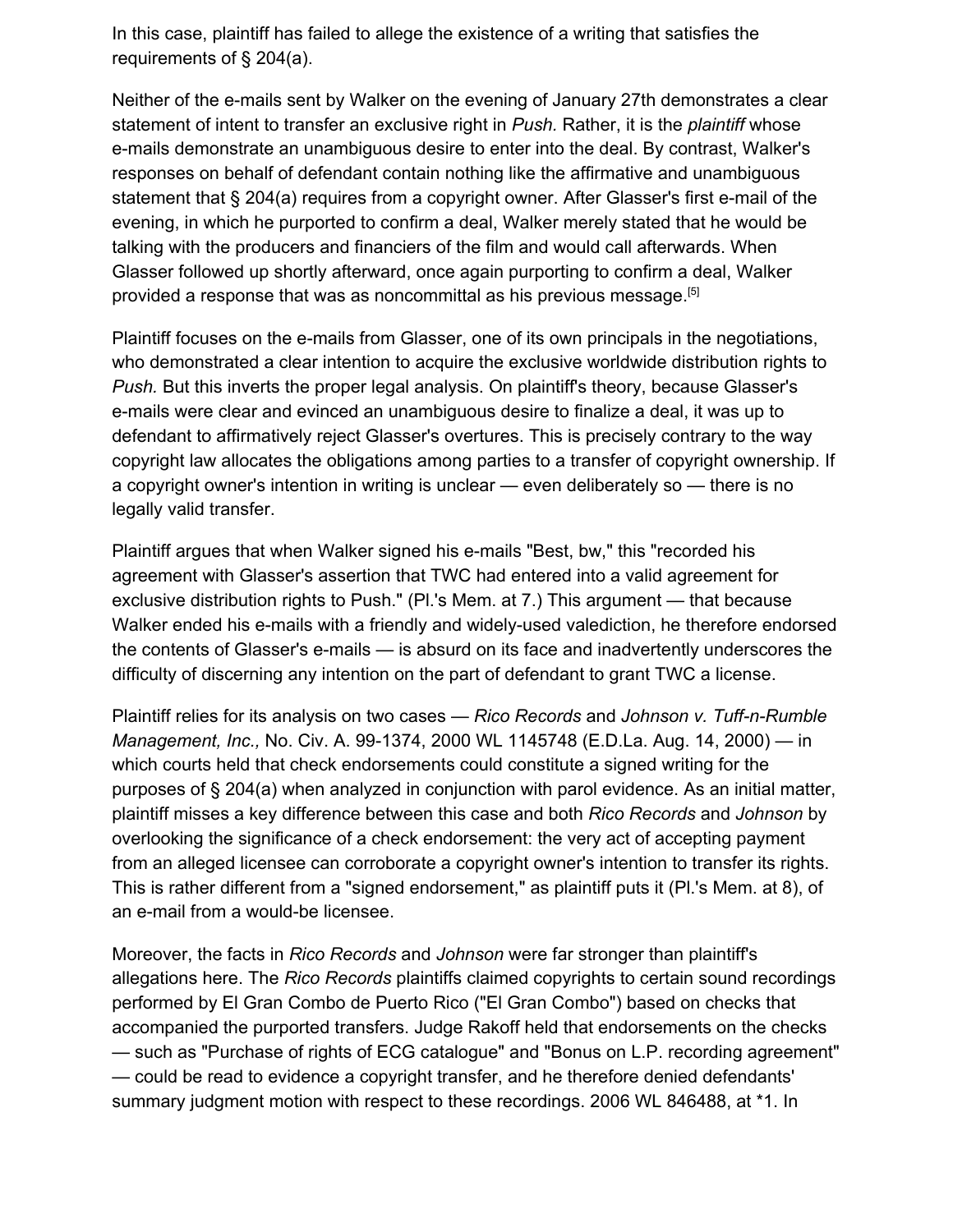*Johnson,* the language on the check expressly referred to an assignment of copyrights and "clearly indicate[d] that an ownership interest in copyrights [was] being transferred." 2000 WL 1145748, at \*6; *see also Dean v. Burrows,* 732 F.Supp. 816 (E.D.Tenn.1989) (endorsed check with notation that it. was payment for copyright satisfied signed writing requirement of § 204(a)). In short, these cases involve written statements that, while arguably ambiguous, are nevertheless far clearer in intent than the writings that plaintiff has pointed to in this case.

Moreover, as defendant points out, the question of finality is critical to an analysis of the January 27th e-mails. Walker's e-mails do not set forth the terms of any exclusive license or distribution agreement, and they lack the suggestion of finality. We agree with the Ninth Circuit that "[w]ithout language indicating finality, § 204(a) is not satisfied." *Radio Television Espanola S.A. v. New World Entm't, Ltd.,* 183 F.3d 922, 928 (9th Cir.1999). In *Radio Television Espanola,* the plaintiff claimed that it had an oral agreement, followed by two confirmatory faxes, to license two television shows. The court held that the faxes were legally insufficient, observing that "[a] mere reference to a deal without any information about the deal itself fails to satisfy the simple requirements of § 204(a)." *Id.* at 927.

As *Radio Television Espanola* indicates, Section 204(a) can be satisfied without much difficulty, but a valid writing must nevertheless clearly identify the deal and its basic parameters. Here, plaintiff has alleged no writing, such as a deal memorandum, that accomplishes this. Rather, plaintiff alleges that it reached an oral agreement concerning the terms of the deal (Compl.¶ 14.) and points to the statement in Glasser's first e-mail that the deal was for "exclusive worldwide distribution rights" (Pl.'s Mem. at 6 n. 6.). The purpose of the signed writing requirement is to ensure that the copyright owner deliberately transfers its ownership interest and that the owner does so in a way that provides the parties with a clear guide to their rights and responsibilities. *Effects Associates,* 908 F.2d at 557. The January 27th e-mails fail to accomplish this.

Plaintiff attempts to overcome these difficulties by focusing on the procedural posture of this case, arguing that the e-mail exchange is at least "susceptible to the interpretation that TWC and Smokewood had agreed to an exclusive license" and thus "create[s] a question of fact as to intent that cannot be determined on a motion to dismiss." (Pl.'s Mem. at 7.) Here again, plaintiff focuses on *Rico Records* — in particular, Judge Rakoff's conclusion that because the check endorsements at issue were ambiguous, there was therefore a question of fact for the jury. (*See id.*) However, Judge Rakoff first concluded that the endorsements were sufficiently ambiguous that it was appropriate (as is common when interpreting vague contractual language) to resort to extrinsic evidence; it was only after concluding that the extrinsic evidence buttressed plaintiff's claim that he determined there was an issue of fact for the jury. 2006 WL 846488, at \*1. The Court here finds no ambiguity in Walker's e-mails warranting the need for extrinsic evidence.<sup>[6]</sup>-More importantly, although plaintiff is correct that the Court's inferences at the motion to dismiss stage must favor plaintiff, those inferences must still be reasonable. *Kassner v. 2nd Ave. Delicatessen, Inc.,* 496 F.3d 229, 237 (2d Cir.2007). Here, the plaintiff urges the Court to employ inferences when reading the January 27th e-mail exchange that strain credulity. Simply put, there is no way to read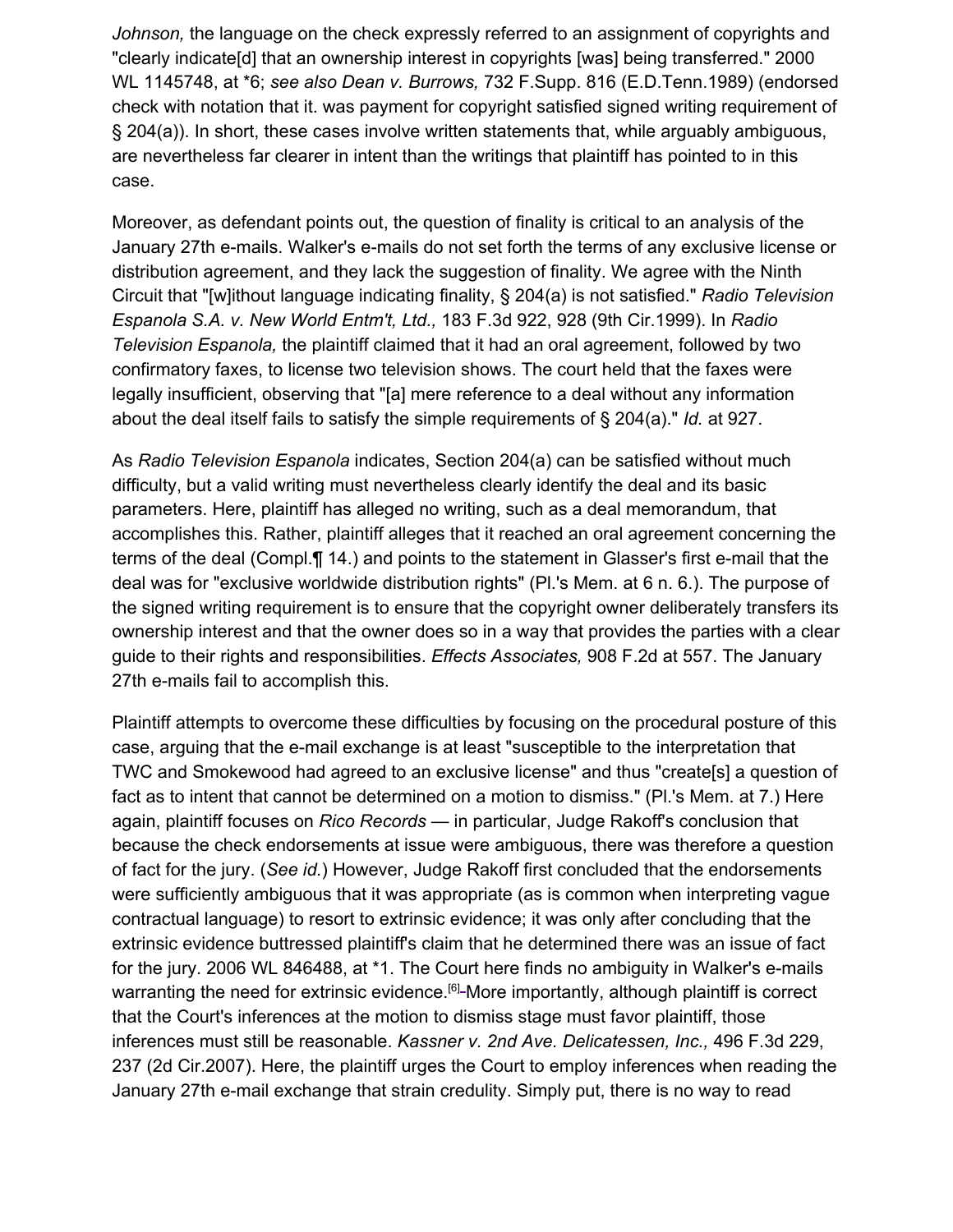Walker's e-mails as constituting an intention to grant plaintiff an exclusive license. Under such circumstances, it is appropriate to grant a motion to dismiss. *See Papa's-June Music, Inc. v. McLean,* 921 F.Supp. 1154, 1158-60 (S.D.N.Y.1996) (granting motion to dismiss for plaintiff's failure to allege signed writing satisfying § 204(a)).

Finally, the Court notes plaintiff's attempt to buttress its position by arguing that it is "customary in the entertainment industry" for parties to negotiate copyright transfers orally and for licensees to follow up with a confirmatory note indicating acceptance of a copyright owner's terms. (Pl.'s Mem. at 3.) As an initial matter, this is hardly unusual; virtually every contract negotiation has an oral component before the parties begin committing terms to writing. Further, although some courts have held that oral licenses can be validated by subsequent writings, those cases have involved narrow circumstances not present here.<sup>[7]</sup> Indeed, in this particular case, the subtext of plaintiff's argument bears some resemblance to the one summarized in *Effects Associates* as: "Moviemakers do lunch, not contracts," 908 F.2d at 556. Congress did not exempt parties in the film industry from the requirements of the Copyright Act. Under § 204(a), a transfer of copyright ownership has not occurred unless and until the copyright owner unambiguously embodies its intention to a signed writing. Defendant did no such thing.

#### **B. Breach of a Non-Exclusive License for** *Push*

Plaintiff argues that even if the Court finds that there is no valid signed writing under § 204(a), TWC has nevertheless stated a claim for breach of a non-exclusive license. For the reasons explained below, this argument is even more defective than plaintiff's claim to an exclusive license.

Plaintiff no doubt makes this argument because although the Copyright Act requires exclusive licenses to be evidenced by a writing, there is no such requirement for non-exclusive licenses. The Copyright Act defines "transfer of copyright ownership" to include exclusive licenses, but it expressly excludes non-exclusive licenses from the definition. *See* 17 U.S.C. § 101. Thus, the requirement contained in § 204(a) that a "transfer of copyright ownership" be contained in a writing does not apply to non-exclusive licenses, which can be granted orally or, in certain cases, implied by conduct. *See Graham v. James,* 144 F.3d 229, 235 (2d Cir.1998).

Although the Second Circuit has not yet ruled on the precise circumstances under which an implied non-exclusive license will be found, our Circuit has followed the lead of other appeals courts and cautioned that implied non-exclusive licenses should be found "only in `narrow' circumstances where one party `created a work at [the other's] request and handed it over, intending that [the other] copy and distribute it." *SmithKline Beecham Consumer Healthcare, L.P. v. Watson Pharm., Inc.,* 211 F.3d 21, 25 (2d Cir.2000) (quoting *Effects Associates,* 908 F.2d at 558); *accord SHL Imaging, Inc. v. Artisan House, Inc.,* 117 F.Supp.2d 301, 317 (S.D.N.Y.2000) ("An implied [non-exclusive] license can only exist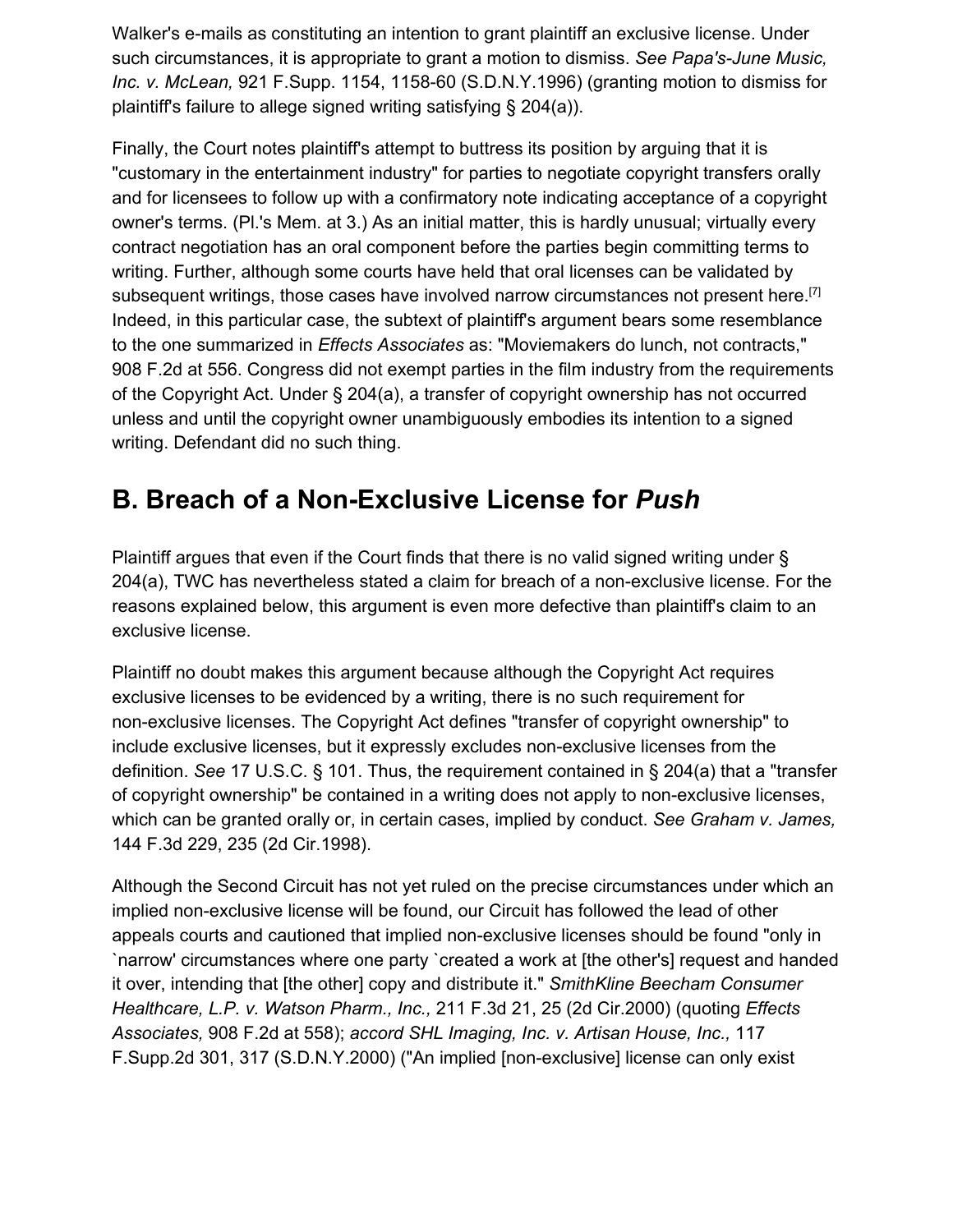where an author creates a copyrighted work with knowledge and intent that the work would be used by another for a specific purpose.").

At least one other Circuit has reframed this standard into a more analytic test,<sup>[8]</sup> but the basic requirement remains clear: an implied non-exclusive license will only be found when a copyright owner creates a work at the request of the licensee and with the intention that the licensee exploit it.

Analyzing the Complaint under this rubric, it is clear that plaintiff has failed to allege facts sufficient to state a claim for breach of a non-exclusive license. Plaintiff has not alleged that it requested the creation of *Push.* To the contrary, plaintiff's Complaint clearly indicates that negotiations between the parties over the rights to the film began only after it was created and debuted at the Sundance Film Festival.

As the Supreme Court has recently made clear, a plaintiff cannot survive a motion to dismiss merely by alleging the violation of a legal right. "[L]egal conclusions... must be supported by factual allegations." Ashcroft v. Igbal, U.S. , 129 S.Ct. 1937, 1950, 173 L.Ed.2d 868 (2009). Here, plaintiff has not alleged facts that would support the claim that TWC acquired a non-exclusive license for *Push.* Indeed, the facts alleged affirmatively belie such a finding.

Plaintiff cites three cases in which courts concluded that a copyright owner had granted an implied non-exclusive license to another party. In all of these cases, however, the work at issue was created by the copyright owner at the request of the licensee and with the intention that the licensee copy and distribute it. In other words, all of these cases follow the *Effects Associates* test that has been applied in this Circuit. *See Lulirama Ltd. v. Axcess Broad. Servs., Inc.,* 128 F.3d 872 (5th Cir.1997) (writer created advertising jingles at request of defendant and with the intention that defendant sell them to other parties); *Jacob Maxwell, Inc. v. Veeck,* 110 F.3d 749 (11th Cir.1997) (composer created song at request of defendant, a minor league baseball team, and with the intention that defendant play it at games); *I.A.E., Inc. v. Shaver,* 74 F.3d 768 (7th Cir.1996) (architect created preliminary drawings at the request of defendant and with the intention that defendant use them).

Plaintiff nevertheless argues that a failed attempt to acquire an exclusive license can result in an implied nonexclusive license and that, as a result, the Complaint has at a minimum stated a claim for breach of a non-exclusive license. Although there are cases in which courts have held that an (invalid) oral agreement contemplating an exclusive license can nevertheless be enforced as a non-exclusive license, the licensees in those cases still satisfied the conditions necessary for a non-exclusive license — that the work at issue was created at the licensee's request and with the intention that the licensee copy and distribute it. *See Lulirama,* 128 F.3d at 879-81; *Jacob Maxwell,* 110 F.3d at 752-53. Thus, even if the Court were inclined to accept the notion that an implied non-exclusive license can be granted where the parties attempt but fail to reach a binding agreement on an exclusive license,<sup>[9]</sup> plaintiff's Complaint would still fail to allege the necessary facts to withstand a motion to dismiss for breach of a nonexclusive license.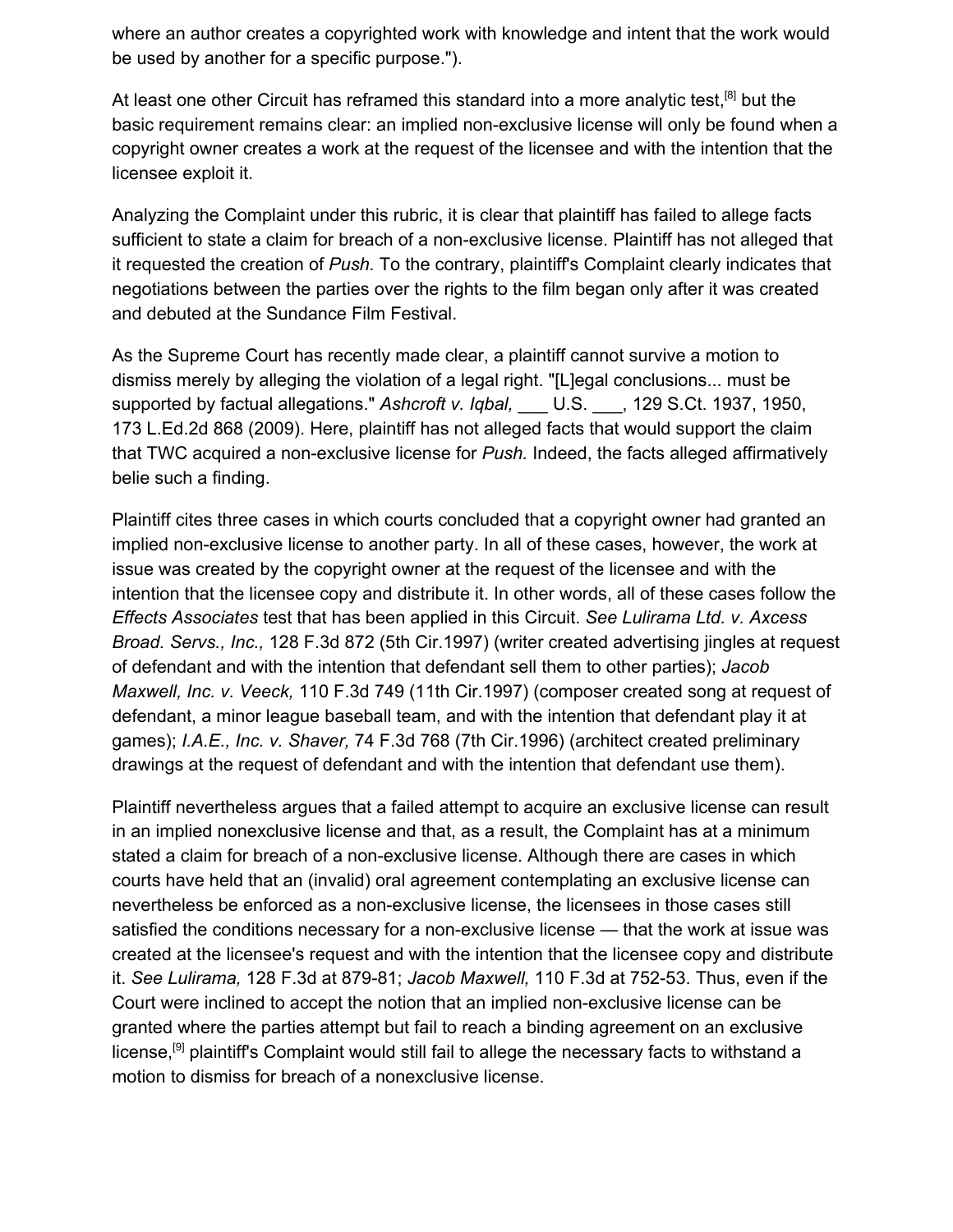# **C. Breach of a Binding Preliminary Commitment to Negotiate in Good Faith**

Plaintiff's final theory is that defendant breached a binding preliminary commitment to negotiate with TWC in good faith when the defendant negotiated and then closed a competing deal with Lionsgate. Like plaintiff's other theories, this too fails.

New York law recognizes the existence of binding preliminary commitments under certain, very narrow circumstances.<sup>[10]</sup> The framework for analyzing whether such a commitment exists was provided by Judge Leval in *Teachers Insurance & Annuity Ass'n v. Tribune Co.,* 670 F.Supp. 491 (S.D.N.Y.1987), and has since been applied by the Second Circuit, *see, e.g., Shann v. Dunk,* 84 F.3d 73, 77 (2d Cir.1996).

The *Tribune* opinion outlined two types of binding preliminary contracts:

Type I is where all essential terms have been agreed upon in the preliminary contract, no disputed issues are perceived to remain, and a further contract is envisioned primarily to satisfy formalities. Type II is where the parties recognize the existence of open terms, even major ones, but, having agreed on certain important terms, agree to bind themselves to negotiate in good faith to work out the terms remaining open. In Type II agreements, the parties do not bind themselves to conclude the deal but only to negotiate in good faith toward conclusion within the agreed framework.

*Shann,* 84 F.3d at 77 (citing *Tribune,* 670 F.Supp. at 496). The first type of agreement "is preliminary only in form," and formalization "is not necessary" to fully bind the parties as to the terms of the agreement. *Tribune,* 670 F.Supp. at 498. Plaintiff argues that it has stated a claim for the second type of agreement — "an agreement to continue to negotiate in good faith and not an enforceable licensing and distribution agreement." (Pl.'s Mem. at 13.)

Before proceeding to the specific factors that *Tribune* directs courts to consider when determining whether a Type II preliminary commitment exists, we must bear in mind the overarching principles outlined by Judge Leval. When parties are negotiating an agreement, the default assumption is that "enforceable legal rights do not arise." 670 F.Supp. at 497. "It is fundamental to contract law that mere participation in negotiations and discussions does not create binding obligation, even if agreement is reached on all disputed terms." *Id.* Courts must ensure that they "avoid trapping parties in surprise contractual obligations that they never intended." *Id.* For such reasons, "[t]here is a strong presumption against finding binding obligation in agreements which include open terms, call for future approvals and expressly anticipate future preparation and execution of contract documents." *Id.* at 499.

The *Tribune* decision describes five specific factors to use when determining whether parties have entered into a preliminary binding commitment to negotiate in good faith: "(1) the language of the agreement; (2) the context of the negotiations; (3) the existence of open terms; (4) any partial performance; and (5) the necessity of putting the agreement in final form, as indicated by the customary form of such transactions." *Spencer Trask Software &*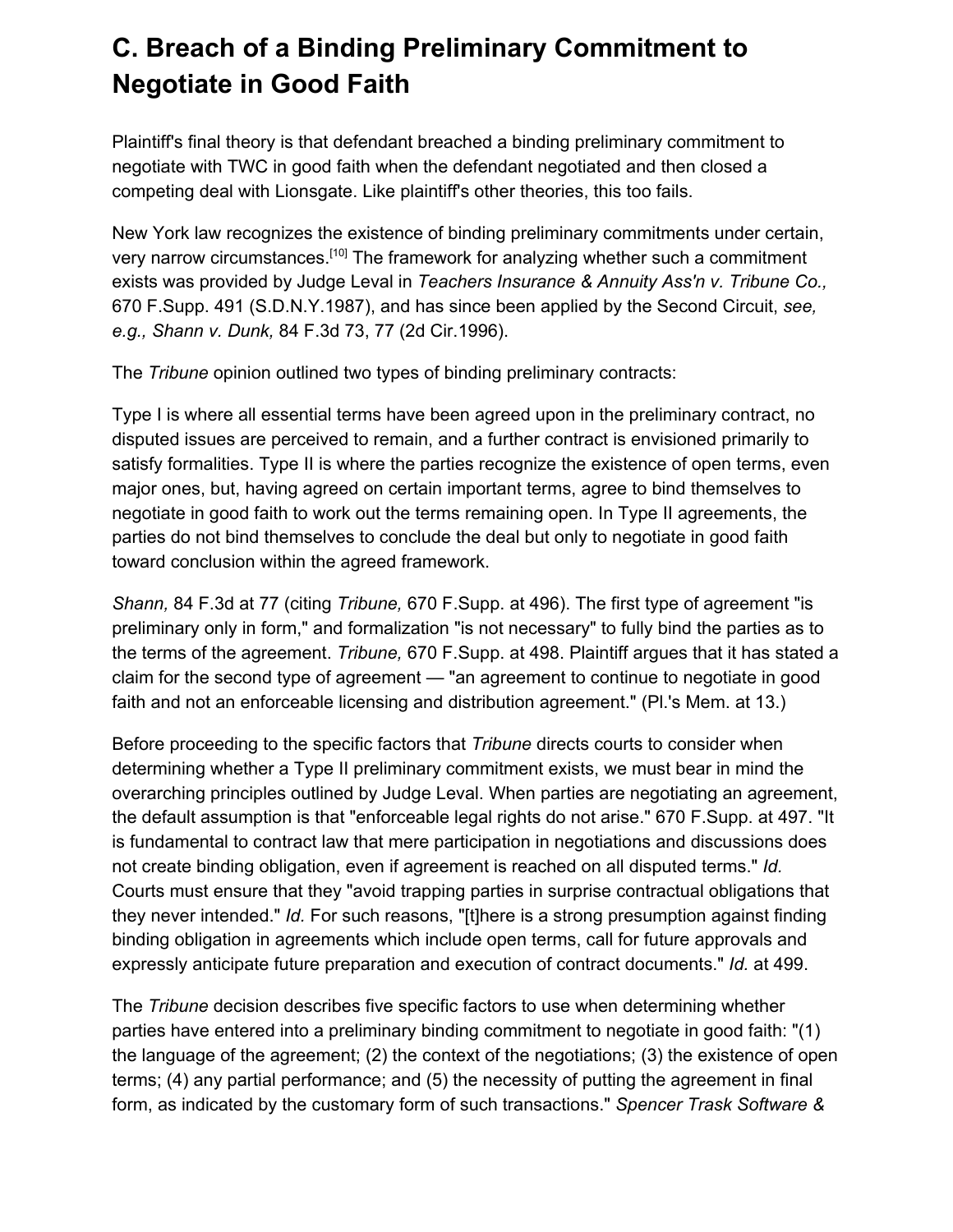*Info. Servs. LLC v. RPost Int'l,* 383 F.Supp.2d 428, 446 (S.D.N.Y.2003) (citing *Tribune,* 670 F.Supp. at 499-503).

## **1. The Language of the Alleged Agreement**

The "first and most important" of the factors "looks to the language of the preliminary agreement for indication whether the parties considered it binding or whether they intended not to be bound until the conclusion of final formalities." *Tribune,* 670 F.Supp. at 499. Courts are to look to "the context of the overall agreement" and engage in a "full consideration of the circumstances and the contract language." *Id.* at 500.

Plaintiff focuses on defendant's purported failure to expressly reserve its right not to enter into a preliminary binding commitment and points to Judge Leval's observation that "a party that does not wish to be bound at the time of the preliminary exchange of letters can very easily protect itself by not accepting language that indicates a `firm commitment' or `binding commitment,'" *id.* at 499. Plaintiff, however, ignores the context of the negotiations at issue in *Tribune.* There, the court found the parties' communications to be "replete with the terminology of binding contract." *Id.* The defendant, for instance, signed one of plaintiff's proposal letters with the words "Accepted and agreed to" and opened a subsequent letter of acceptance with the phrase "Attached is an executed copy of the Commitment Letter." *Id.*

Here, defendant never "accept[ed] language that indicate[d] a `firm commitment' or `binding commitment,'" *id.* Indeed, looking, as we must, at the full context of the communications, it is clear that although Glasser was keen on a binding commitment, there is nothing in Walker's e-mails that committed defendant to a deal. In his first response to Glasser, Walker wrote that he had "been on a call with the producers and financiers explaining every sentence" of TWC's proposal and that he was "relaying the contents of our conversation this afternoon." (Pl.'s Mem., Shulman Decl. Ex. A at 2.) In his second e-mail of the night, Walker stated that he was "explaining every detail to the producers and financiers and taking comments." (*Id.* at 1.) These e-mails do not suggest any intention on the part of Walker to enter into a preliminary binding commitment to conclude the deal. Rather, they suggest nothing more than that defendant was considering the deal on the table between the parties.

## **2. The Context of the Negotiations**

The court in *Tribune* placed particular emphasis on the circumstances surrounding the negotiations in that case. Specifically, the court observed that defendant needed to confirm the deal at issue — a real estate financing commitment — by a specific date, so that the agreement could be concluded in time for the defendant to realize a significant tax benefit. 670 F.Supp. at 500.

Here, the plaintiff has not alleged any reason that the defendant would have needed to secure a commitment to conclude the licensing deal and, thus, to enter into a binding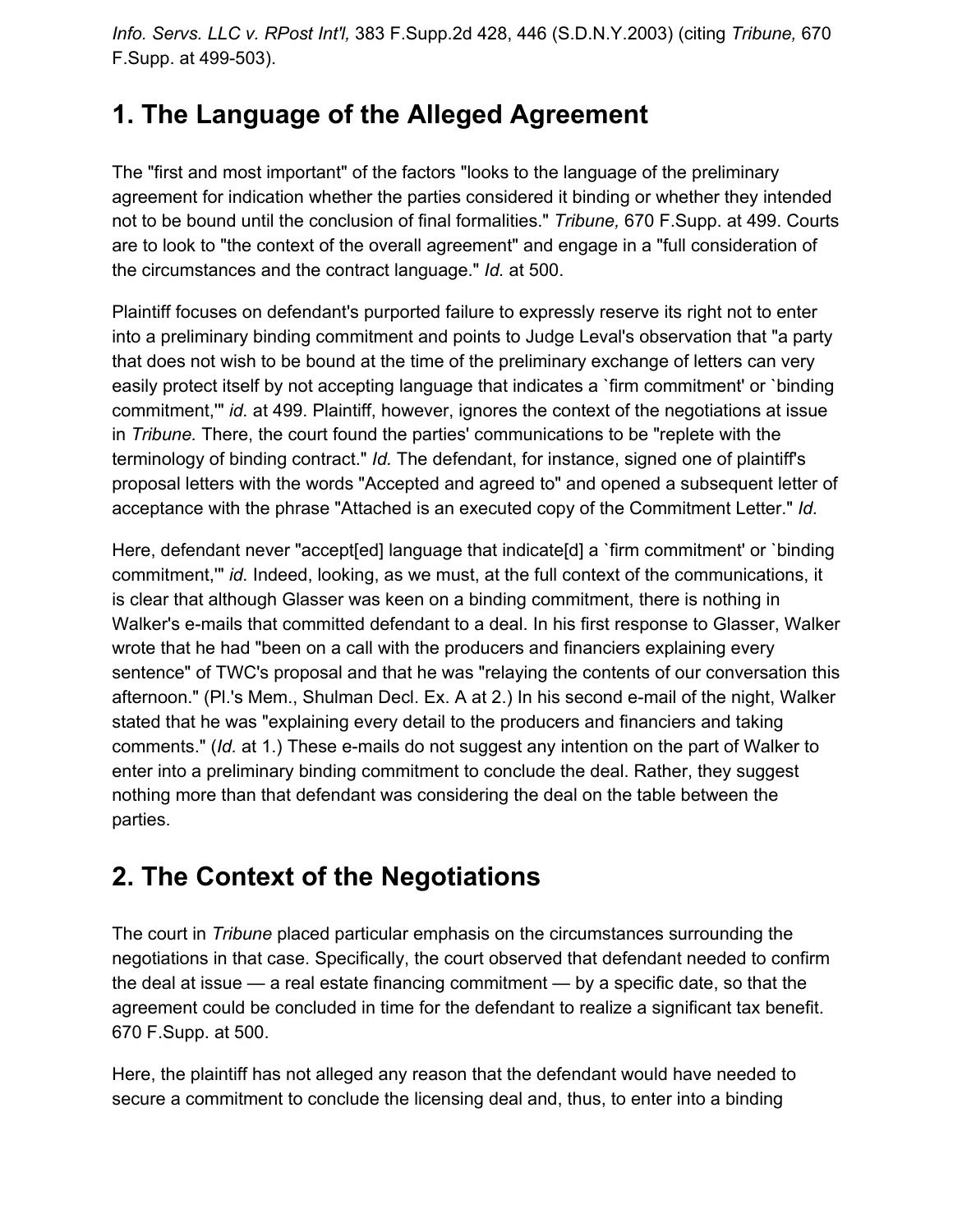preliminary commitment to negotiate in good faith for its completion. In other words, plaintiff has failed to allege a reason (like the one in *Tribune*) that defendant would have found it advantageous to have a preliminary binding commitment to negotiate in good faith.

In other cases, however, courts have taken a more lax approach to the second *Tribune* factor, asking simply whether "the negotiations were at such a preliminary stage that the parties conclusively could have evinced no intent to be bound to a preliminary commitment." *Spencer Trask Software,* 383 F.Supp.2d at 446-47 (citing *Cleveland Wrecking Co. v. Hercules Constr. Corp.,* 23 F.Supp.2d 287, 298 (E.D.N.Y.1998)). Without passing on the wisdom of this interpretation, the Court finds that such an analysis would favor plaintiff, given its allegation that the negotiations had virtually concluded by the time the parties exchanged their e-mails on January 27th.

In light of these competing approaches, the Court concludes that this factor weighs neither for nor against plaintiff.

## **3. The Existence of Open Terms**

The *Tribune* decision counsels that "[t]he existence of open terms is always a factor tending against the conclusion that the parties have reached a binding agreement." 670 F.Supp. at 499. Nevertheless, when the alleged contract at issue is a preliminary binding commitment to negotiate in good faith to resolve open terms, "[t]o consider the existence of open terms as fatal would be to rule, in effect, that preliminary binding commitments cannot be enforced." *Id.*

In this case, plaintiff acknowledges that this factor "is neutral at this time." (Pl.'s Mem. at 17.) Plaintiff has not alleged that all major terms to the purported deal for *Push* were resolved during negotiations. On the other hand, plaintiff has not conceded that there were significant terms that had yet to be worked out between the parties. As such, the Court agrees with plaintiff that the third *Tribune* factor is neutral on the facts as alleged.

#### **4. Partial Performance**

Plaintiff has not alleged partial performance in this case, but this is not surprising. Even assuming that the parties reached a binding preliminary commitment to negotiate in good faith on the evening of January 27th, it was clear less than ten hours later, when Walker sent an e-mail stating that there had "been no agreement reached" between the parties (Pl.'s Mem., Shulman Decl. Ex. C at 2), that defendant had no intention of finalizing a deal. Thus, it is understandable that plaintiff would not have performed in any way, rendering this factor neutral in the analysis. *See Hostcentric Techs., Inc. v. Republic Thunderbolt, LLC,* No. 04 Civ. 1621(KMW), 2005 WL 1377853, at \*8 (S.D.N.Y. June 9, 2005) (where the absence of partial performance is "not surprising," the factor is "essentially neutral").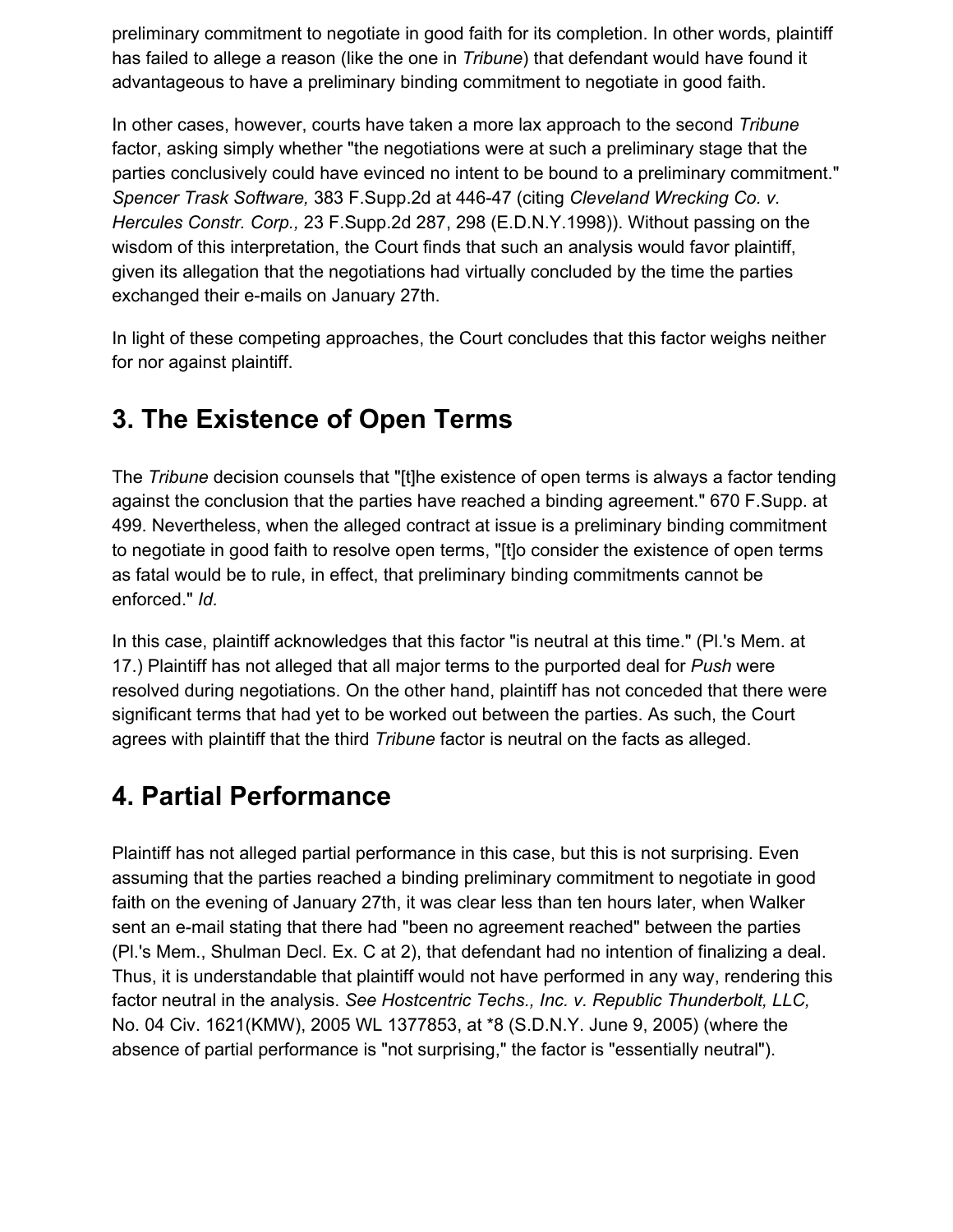## **5. The Necessity of Putting the Agreement in Final Form**

Ultimately, this factor weighs decisively in favor of defendant. In *Tribune,* the court framed the inquiry as "whether in the relevant business community, it is customary to accord binding force to the type of informal or preliminary agreement at issue." 670 F.Supp. at 503. Plaintiff contends that "the custom and practice in the entertainment industry is to negotiate deals orally, confirm them via e-mail and then commit them to writing at a later date." (Pl.'s Mem. at 17.)

Plaintiff's argument founders, however, when analyzed against the backdrop of § 204(a) of the Copyright Act. As discussed at length above, Section 204(a) requires a transfer of copyright ownership to be completed through a signed writing that clearly (though perhaps succinctly) evidences the parties' rights and responsibilities. While in many industries it is not unusual for parties to enter into oral contracts, and notwithstanding plaintiff's claims about "custom and practice" in the entertainment industry, federal copyright law dictates the terms by which an exclusive license can be granted.

To accept plaintiff's contention that parties can preliminarily bind themselves under state law to conclude exclusive licensing deals would be to open a serious loophole in the signed writing requirement of  $\S 204(a)$  — at least on facts such as those alleged here. Such an approach would undermine the twin concerns with certainty and clarity that underlie the provision, *see Effects Assocs., Inc. v. Cohen,* 908 F.2d 555, 557 (9th Cir.1990), and would raise concerns under the Supremacy Clause of the United States Constitution, *see* U.S. Const. art. VI, cl. 2. It is perhaps for such reasons that plaintiff has failed to identify a single case in which a court has found a preliminary binding commitment between parties to conclude a transfer of copyright ownership.

The Court does not conclusively rule out the possibility that a copyright owner might enter into a binding preliminary commitment to negotiate in good faith over the final terms of a transfer of copyright ownership. It is possible, for instance, that a copyright owner could sign an unambiguous letter of intent to finalize a licensing deal, akin to what is often used in other industries. *See, e.g., Crossroads Mortgage Corp. v. Columbia Equities, Ltd.,* No. 97 Civ. 1117(LMM), 1997 WL 363809 (S.D.N.Y. July 1, 1997). Alternatively, a licensee may secure from a copyright owner an assurance that the licensee is the only party with whom the owner is negotiating at a particular moment in time. Absent such indicia, however, the Court declines to hold that an alleged copyright licensee can state a claim for breach of a preliminary binding commitment merely by alleging negotiations between the parties and the existence of what are, upon any fair reading, decidedly non-committal e-mails from the copyright owner.

#### *Conclusion*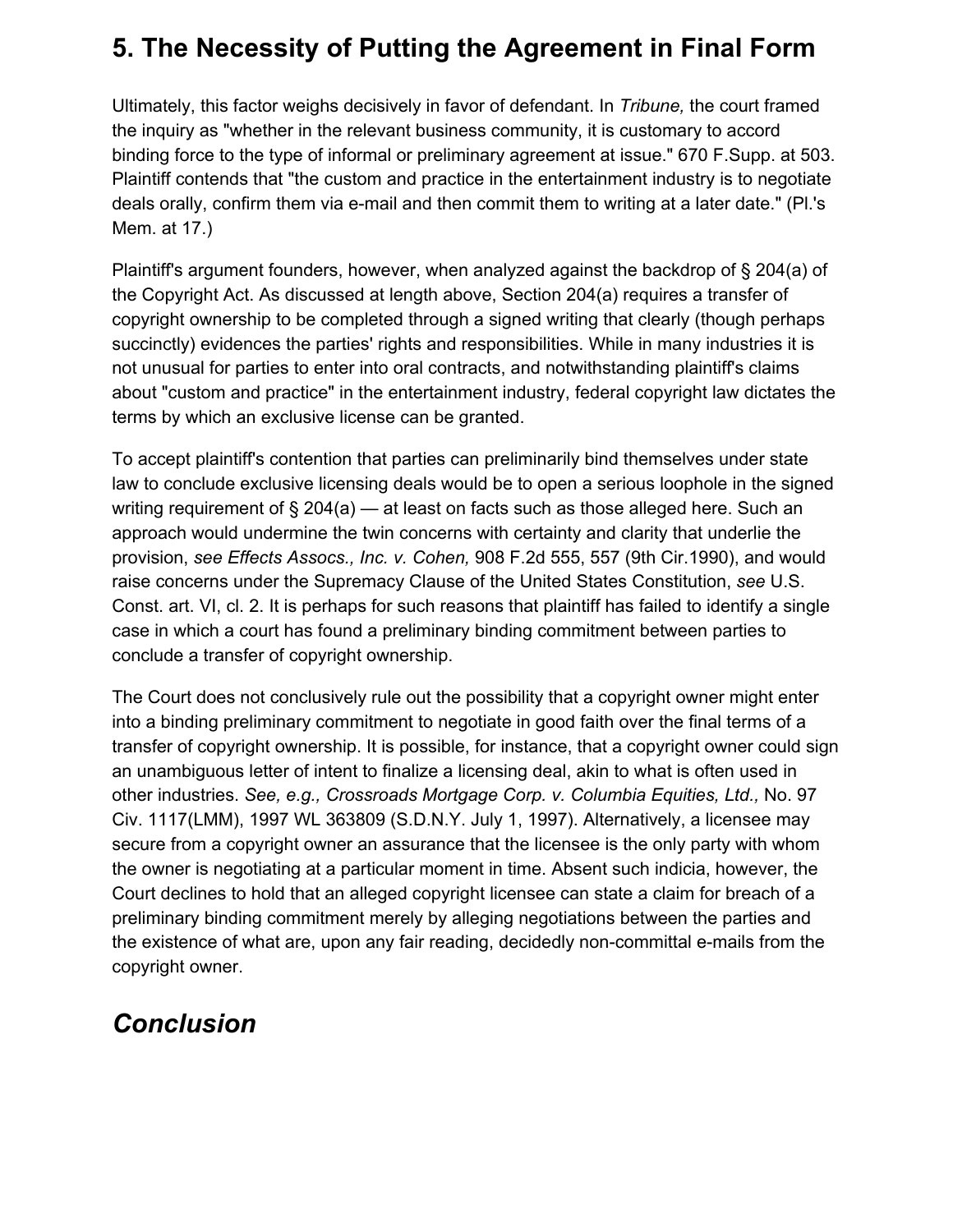For the foregoing reasons, defendant's motion to dismiss is granted. The Clerk of the Court is respectfully directed to close this case.

[1] The following factual background and allegations are derived from plaintiff's Complaint as well as from e-mail exchanges excerpted in the Complaint and attached in full to plaintiff's Memorandum of Law in Opposition to Defendant's Motion to Dismiss ("Pl.'s Mem."). For the purposes of this motion, the Court assumes the veracity of the plaintiff's allegations and the contents of the e-mails.

[2] Plaintiff does not mention Elephant Eye either in its Complaint or its Opposition to Defendant's Motion to Dismiss. Defendant claims, however, that it had a prior agreement with Elephant Eye for the international distribution, sales, and licensing of *Push.* (Defendant's Memorandum of Law in Support of Motion to Dismiss ("Def.'s Mem.") at 2.)

As explained further below, a court deciding a motion to dismiss must assume the veracity of the plaintiff's complaint and draw all reasonable inferences in plaintiff's favor. Consistent with that standard, and because the e-mail communications concerning Elephant Eye are not unambiguous, we assume that there was no deal in place with Elephant Eye that would have barred or otherwise impeded an agreement between the parties for the licensing and distribution of *Push.*

[3] Sloss and Walker claimed that there was a prior agreement "with an international sales agent for the film" apparently alluding to Elephant Eye — that they were "unable to harmonize" with TWC's offer to acquire worldwide rights. (Pl.'s Mem., Shulman Decl. Ex. C at 2.) Once again, given the procedural posture of the case, the Court accepts plaintiff's contention that no such deal would have impeded an agreement between the parties.

[4] Defendant argues that plaintiff's position in an unrelated litigation constitutes a "judicial admission" that prevents TWC from alleging the existence of an oral agreement for the licensing and distribution of *Push.* The case at issue concerned a claim to an oral right of first refusal for rights to the television program *Project Runway.* The Weinstein Company, the defendant in that proceeding, moved to dismiss the claim, arguing, among other things, that a right of first refusal had to be evidenced by a signed writing under § 204(a) of the Copyright Act. (*See* Def.'s Mem., Hayes Decl. Ex. E at 16.)

As a practical matter, defendant's argument appears to be irrelevant at this point. Although plaintiff's Complaint appears to rely on the flawed legal theory that the parties had an oral agreement for the licensing and distribution of *Push,* plaintiff's Opposition to Defendant's Motion to Dismiss argues that there is, in fact, a signed writing as required by § 204(a) and draws on facts alleged in the Complaint to advance this theory. Thus, at least now, plaintiff's position is consistent with its position in the *Project Runway* litigation.

Yet even if plaintiff had taken a different position in this case, its prior position would not constitute a "judicial admission," as defendant claims. Judicial admissions "are statements of fact rather than legal arguments made to a court." *New York State Nat'l Org. for Women v. Terry,* 159 F.3d 86, 97 n. 7 (2d Cir.1998).

Rather, it is conceivable that plaintiff could be judicially estopped from taking a different legal position in this case. Judicial estoppel "applies only in situations where a party both takes a position that is inconsistent with one taken in a prior proceeding, and has had that earlier position adopted by the tribunal to which it was advanced." *Stichting Ter Behartiging Van De Belangen Van Oudaandeelhouders in Het Kapitaal Van Saybolt Int'l B.V. v. Schreiber,* 407 F.3d 34, 45 (2d Cir.2005). As even defendant concedes, plaintiff's motion in the *Project Runway* case was denied for reasons unrelated to § 204(a), and its legal position on the provision was never adopted. (Def.'s Mem. at 9.)

Thus, the only barrier to any attempt by plaintiff to argue that a transfer of copyright ownership can be effected through a purely oral agreement would be the overwhelming and unequivocal legal authority to the contrary.

[5] This is, of course, to say nothing of the fact that approximately ten hours later, Walker and Sloss were quite clear in writing about their desire *not* to enter into a deal with plaintiff. (*See* Pl.'s Mem., Shulman Decl. Ex. C at 2.)

[6] Similarly, plaintiff argues that "to the extent that TWC and Smokewood disagree as to the meaning or scope of the alleged license, such disagreement presents an issue of material fact." (Pl.'s Mem. at 8.) To support this contention, plaintiff cites *Bourne v. Walt Disney Co.,* 68 F.3d 621 (2d Cir.1995), a case in which the Second Circuit was interpreting an executed contract. Here, the parties are not arguing over "the meaning or scope" of a license; the